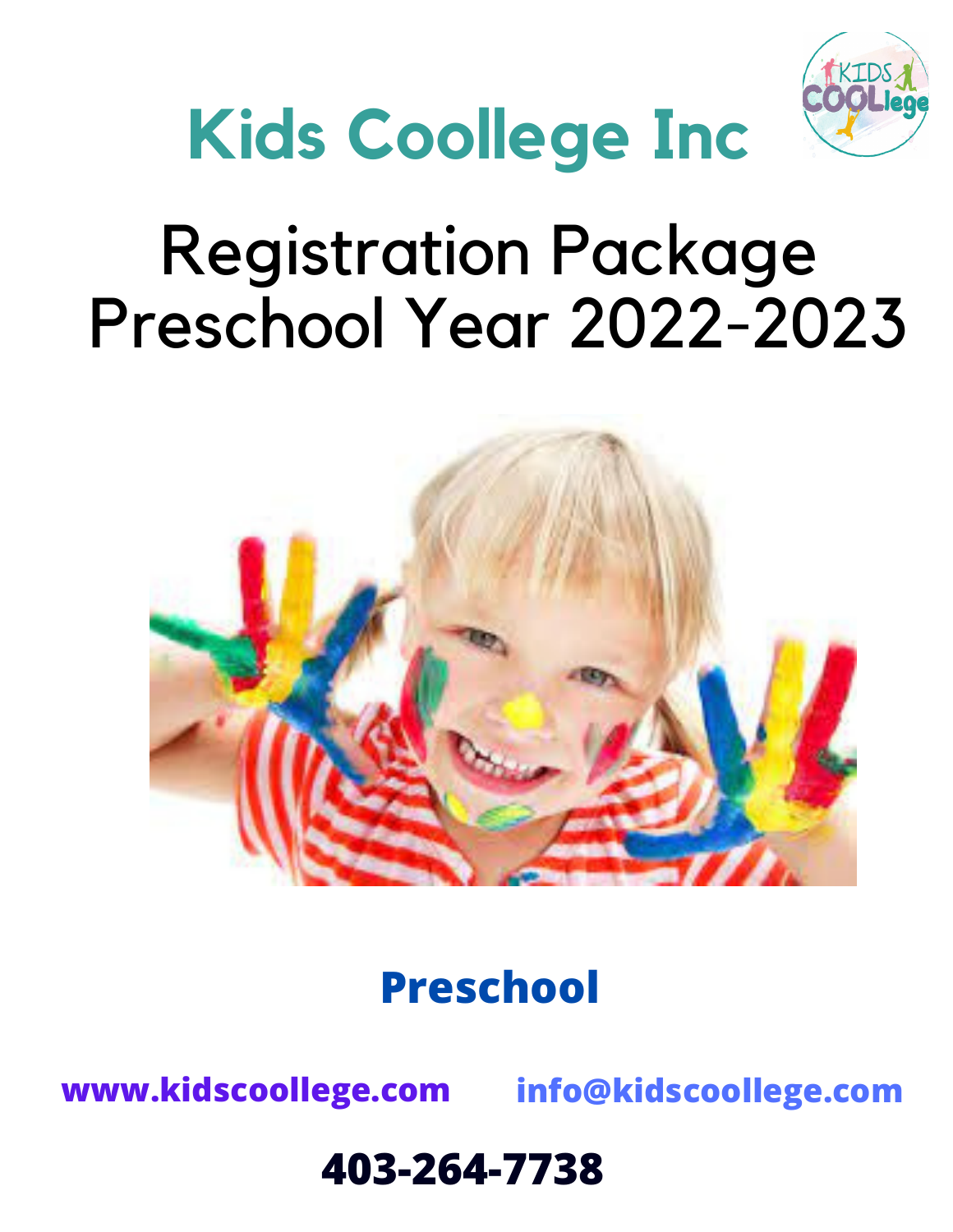## Welcome to Kids Coollege

Thank you for choosing Kids Coollege to help you and your kids have some fun while you are at work. We are proud to offer families creative programming where children can explore their interests through play and recreation. Our fully licensed Out of School Care and Preschool Programs strive to offer smaller group sizes and creative staff certified in Child Care, First Aid/CPR and with completed Police Record Checks. Your kid's safety is one of our priorities. If you are interested in knowing more about our philosophy and guidelines please visit our website **www.kidscoollege.com**

Children are encouraged to share their ideas to add to the fun. Preschool care is a great way to meet new friends and transition into a school age program for kindergarten. Join us for fun, friends and adventure.

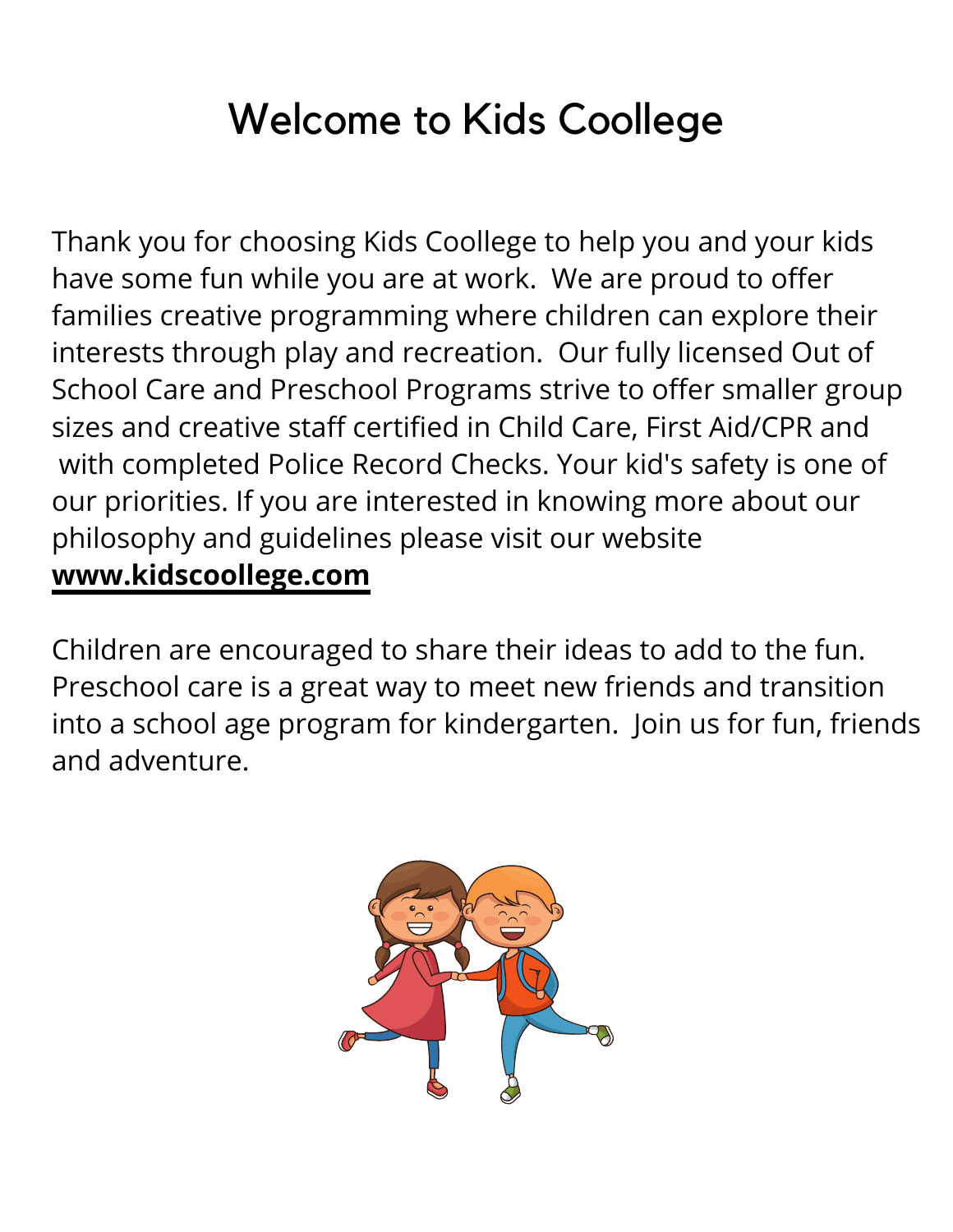### Important Information Preschool



There will be more PD

day closures updated

by Summer 2022 based

on the Douglasdale

School Closures

### Hours of operation:

Preschool AM Class: 8:30-11:30 AM (pre-care 8:00-8:30 am) Preschool PM Class: 12:00-3:00 PM (post-care 3:00-3:30pm)

### Closure Days 2021-2022

### Preschool

Labour Day- September 5th, 2022 Thanksgiving- October 10th, 2022 Remembrance Day - November 11th, 2022 In Lieu of Christmas Day - December 23rd, 2022 Boxing Day - December 26th, 2022 In lieu of New Year ' s Eve - December 27th, 2022 In lieu of New Year ' s Day - January 2, 2023 Teacher ' s Convention- February Family Day- February 20th, 2023 Good Friday- April 7th, 2023 Victoria Day- May 22nd, 2023 In lieu of Canada Day - Jul 3rd, 2023 Heritage Day- August 7th, 2023

**Winter Closures are TBD**

www.kidscoollege.com info@kidscoollege.com 403-264-7738 Unit 206, 11540 24th Street SE Calgary, AB T2Z 3K1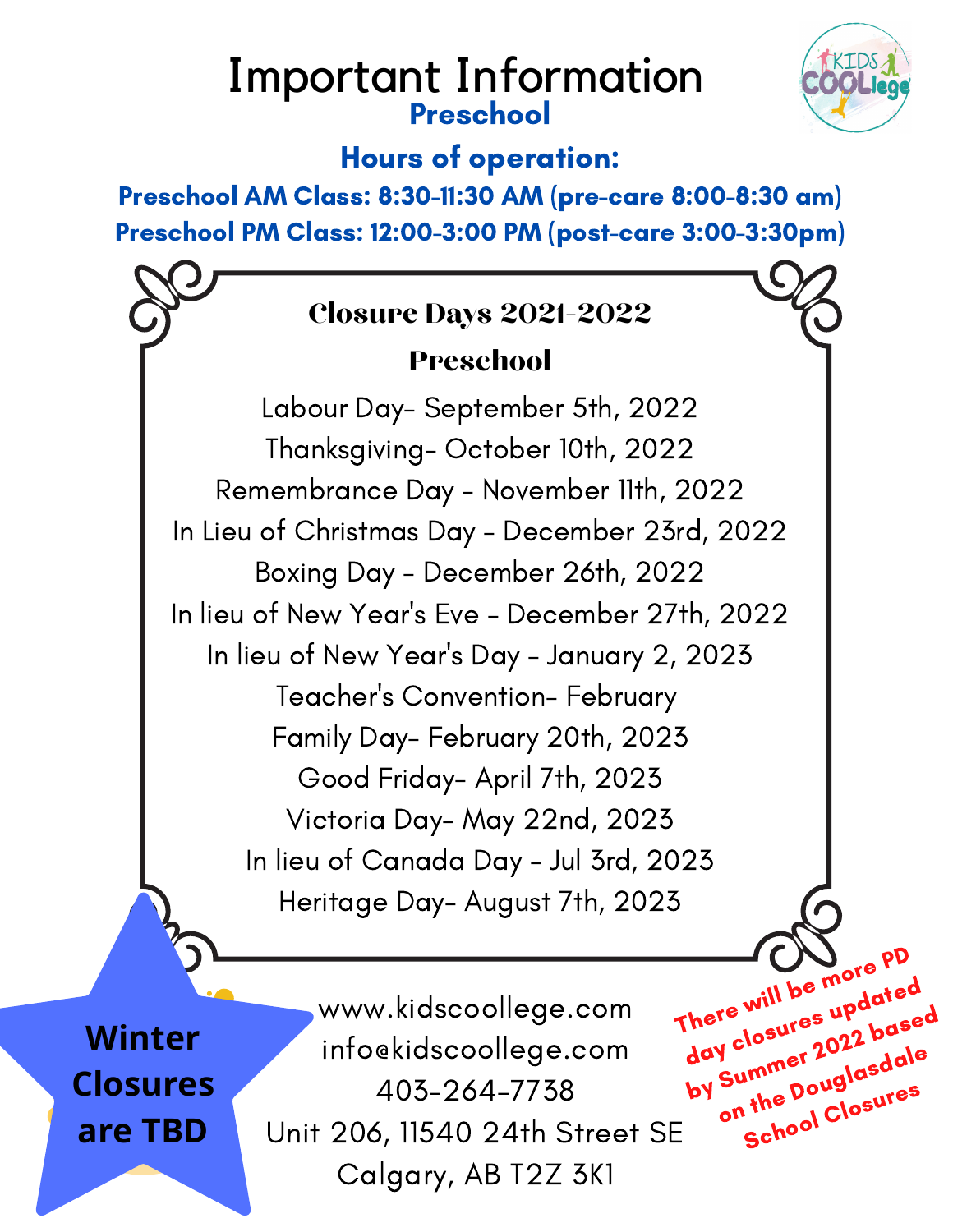## Contract & Fee Agreement



| This agreement is entered into as of this | day of | _,2022, by and between KIDS |
|-------------------------------------------|--------|-----------------------------|
| COOLLEGE INC and                          |        | (parents' full name).       |

This Agreement contains the terms agreed upon between KIDS COOLLEGE INC and the Parent/Guardian for the care of:

Kid's Name: The Contract of Birth: The Contract of Birth: The Contract Starting Date:

Registration Fee: Parent/Guardian agrees to pay a registration fee of **\$50.00** prior to the commencement of care. This is not refundable (NA to returning children) Parent Initial:

Annual Materials Fee: Parent/Guardian agrees to pay a registration fee of **\$50.00** prior to the commencement of care for that year, and every September after until transferring to the Out of School Care Program. This is not refundable and required yearly. Parent Initial:

1st Month Fee: Parent/Guardian agrees to pay the 1st month fee of \$ upon registration. Should care be terminated before the child starts, the fee will be refunded if one (1) month calendar notice has been given based off above start date. Parent Initial:\_\_\_\_\_\_\_\_\_\_\_\_\_\_\_

Fees: The monthly fee will be \$ and is due and payable the 1st of the month by Pre-Authorized Debit or cash. Fees are payable regardless of attendance. Parent Initial:

Late Fees: Parent/Guardian agrees to pay a late fee of \$10.00 for the first 10 minutes or any portion thereof and \$1.00 per minute for each additional minute for picking up children after program closes. Late fees are per child and are payable to the program staff upon child pick up. Parent Initial:\_\_\_\_\_\_\_\_\_\_\_

Returned Payments: NSF will result in a charge of \$50.00. Cash payment of fees may be required of monthly payments are returned by the bank more than one occasion. Parent Initial:

Term: The child is considered enrolled in KIDS COOLLEGE INC and fees are payable until the Parent/Guardian provides one (1) calendar month written notice at the 1st of the month or Until June 30, 2022. In the event that KIDS COOLLEGE INC terminates care, a month's notice will be provided. Parent Initial:\_\_\_\_\_\_\_\_\_\_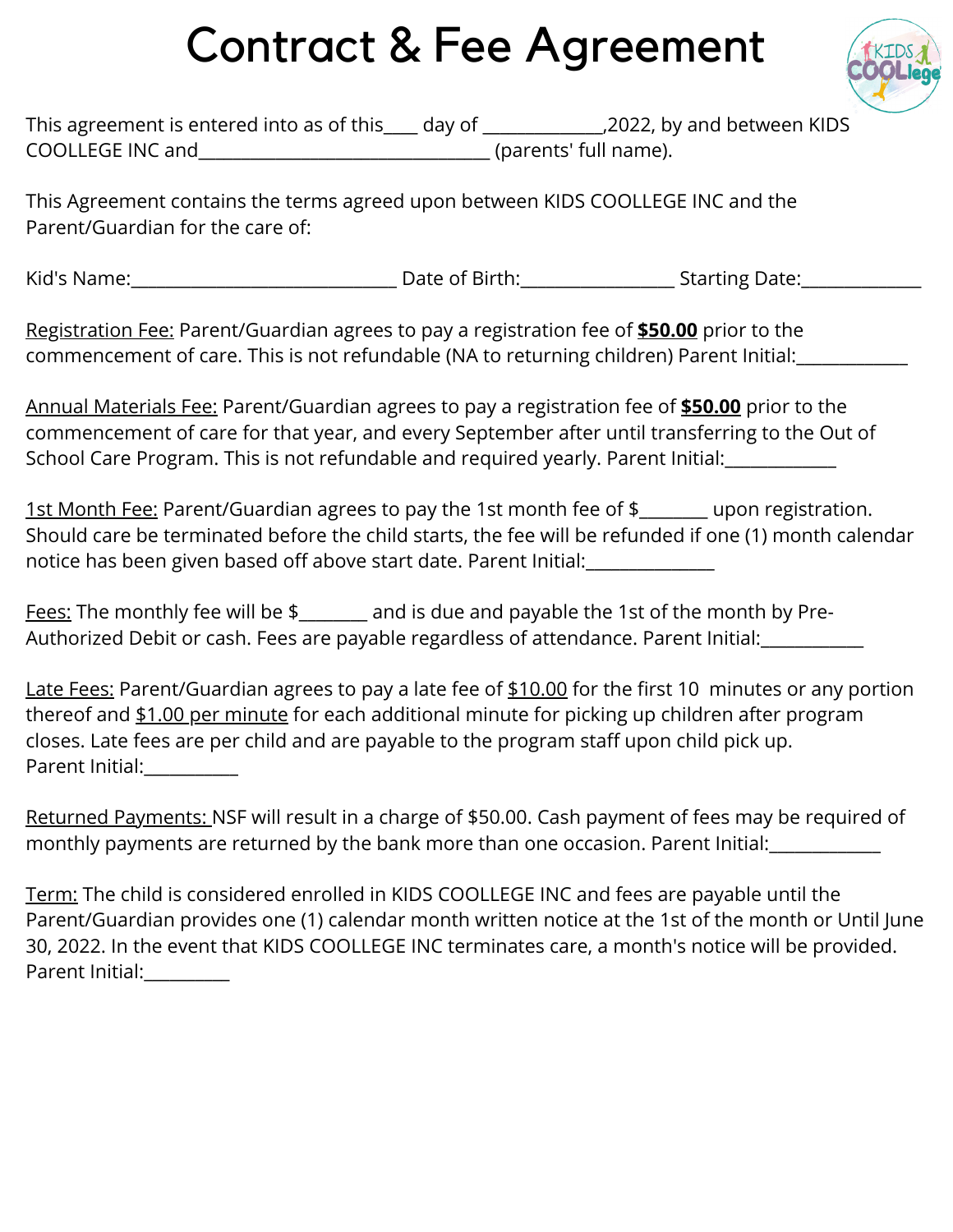## Contract & Fee Agreement cont'd



Child Absences: The Parent/Guardian is required to provide notice any time their child will be absent from KIDS COOLLEGE INC. If your child is regularly absent without notifying the program , you may be charged fees incurred in staff time for reporting to licensing and searching for your child. Parent Initial:

Tax Receipt: Please indicate which parent name should be on the tax receipt for payments for 2022- 2023\_\_\_\_\_\_\_\_\_\_\_\_\_\_\_\_\_\_\_\_\_\_\_\_\_\_\_\_\_\_\_\_\_\_\_\_\_\_\_\_\_\_\_\_\_\_\_\_\_\_\_\_\_\_\_\_\_

Anti-Bullying Policy: KIDS COOLLEGE INC take a zero-tolerance position regarding all forms of bullying. We play an active role in the elimination of all forms of bullying and take a proactive approach to foster harmony among staff, volunteers, members and users of the programs. If your child is not wishing to follow this policy KIDS COOLLEGE INC will have to enforce suspensions or terminations depending on the severity which will be immediate to the situation. Parent Initial:

The parties hereto have executed this Agreement as of the date and year first above written.

\_\_\_\_\_\_\_\_\_\_\_\_\_\_\_\_\_\_\_\_\_\_\_\_\_\_\_\_\_\_\_\_\_\_\_\_\_\_\_\_\_\_\_ \_\_\_\_\_\_\_\_\_\_\_\_\_\_\_\_\_\_\_\_\_\_\_\_\_\_\_\_\_\_\_\_\_\_\_\_\_\_\_

Parent/Guardian Signature **No. 2018** Kids Coollege Inc Director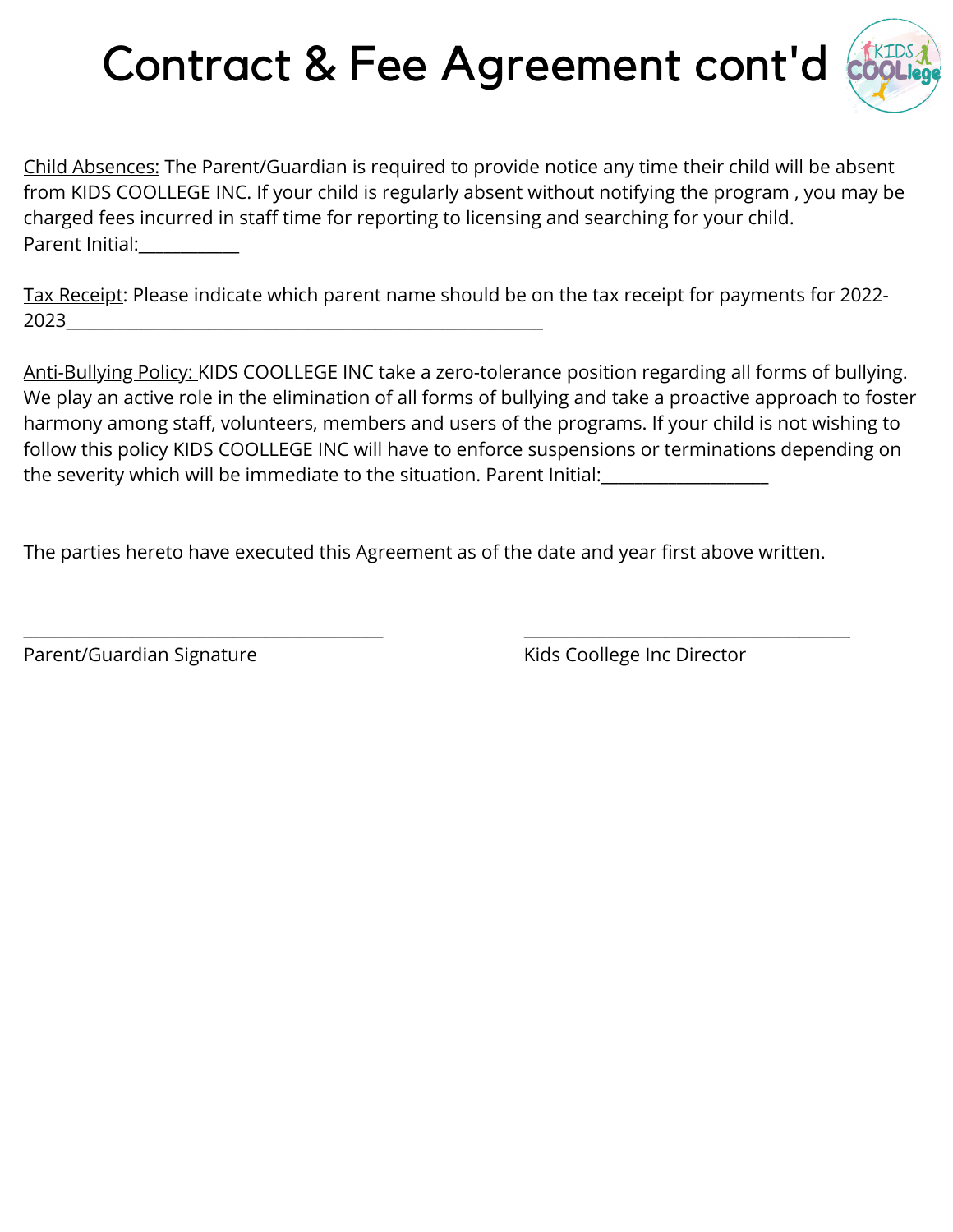### Consent for Informal & Ongoing Sharing of Information



Guiding Principle:

- Consent for sharing information among professionals involved in a child's day enhances educational, 1. child care and family experiences.
- 2. Consent for information sharing is a necessary legal and ethical practice and must be obtained in  $\,$ writing prior to the sharing of any information.
- 3. Consent for information sharing acknowledges the parent or guardian as having the authority to grant permission for the sharing of relevant information with another party regarding their child for an identified purpose.

In order to best serve children's need, there are times when it is appropriate for the program to exchange information about children participating in two or more programs (ie Kids College and the school or government programs).

The kind of information shared may include, but it is not limited to: matters involving attendance, illness, transportation or behaviour. Procedures for sharing information are explained to parents and are followed consistently.

In the event that it is necessary to refer to clinical records, development reports or student record documents. parents will be asked to sign appropriate consent forms before such information is disclosed.

Your consent will give permission for the exchange of information between KIDS COOLLEGE INC, the school and/or community support agencies while your child is registered in these programs.

| I/We give permission to KIDS COOLLEGE INC and <b>the contract of the contract of the contract of the contract of the contract of the contract of the contract of the contract of the contract of the contract of the contract of</b> |                                               | (school name) |
|--------------------------------------------------------------------------------------------------------------------------------------------------------------------------------------------------------------------------------------|-----------------------------------------------|---------------|
|                                                                                                                                                                                                                                      |                                               |               |
| information about my child.                                                                                                                                                                                                          |                                               |               |
|                                                                                                                                                                                                                                      | Date of Birth: <u>________________</u>        |               |
| Parent/Guardian's Name: Name: Name and Separate Separate Separate Separate Separate Separate Separate Separate S                                                                                                                     | Signature:___________________________________ |               |
| Witness:                                                                                                                                                                                                                             | Date:                                         |               |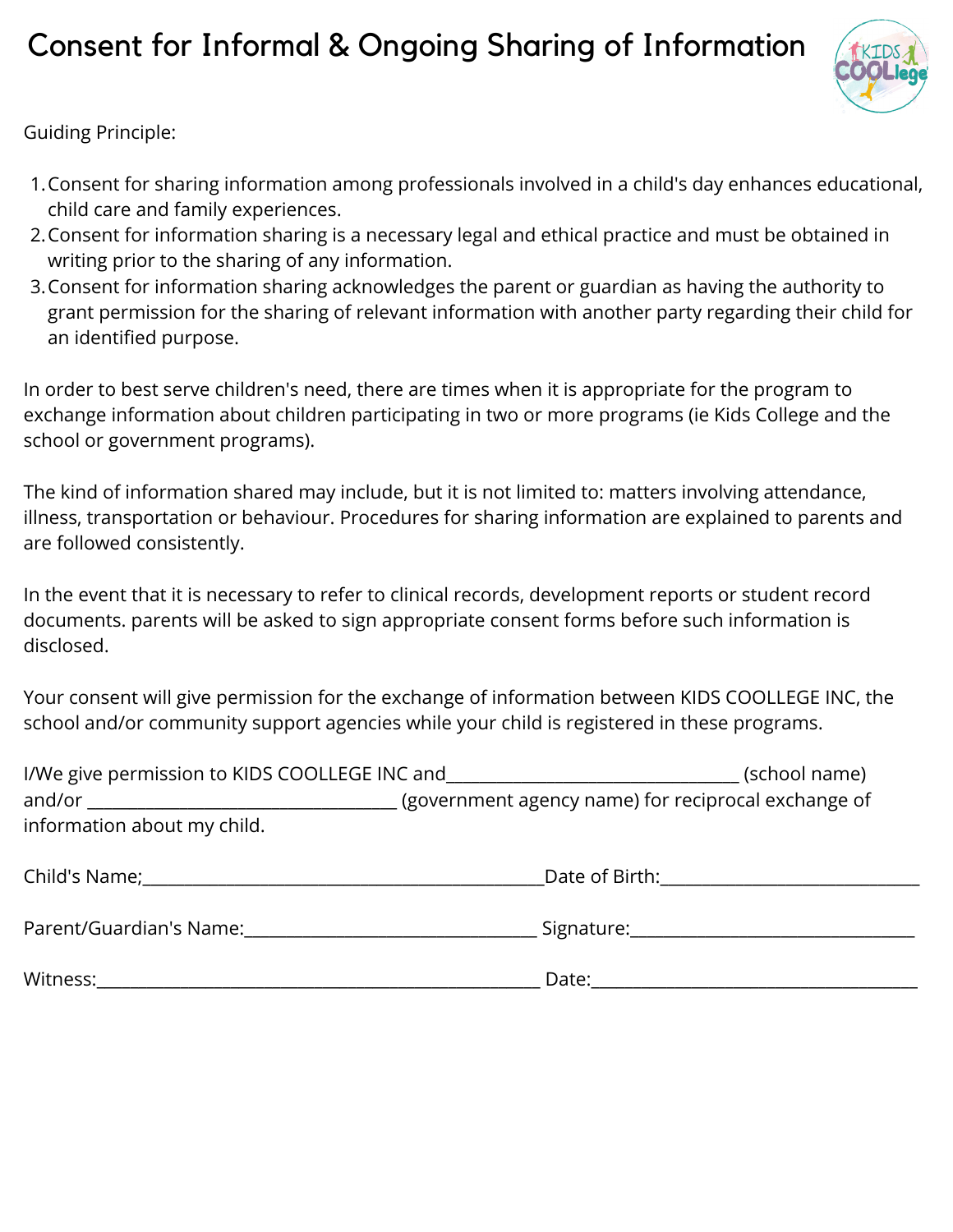

### Consent for Social Media Posts

At Kids Coollege, we share our daily activities on Facebook, Instagram and our website. When we post these photo's we never use the children's names. We ensure that these photos are always respectable for the children. We avoid photos of faces however sometimes it can happen. In order to post photos please let us know what you would be okay with us posting on out social media.

| Child's body with no face (ex//child's hands while in the sandbox). YES____ NO____ Parent Initial:______                                                                                                |  |  |  |  |
|---------------------------------------------------------------------------------------------------------------------------------------------------------------------------------------------------------|--|--|--|--|
| Child's face. YES_________ NO______ Parent Initial:_____________                                                                                                                                        |  |  |  |  |
| Your consent will give permission for the posting of of photos at KIDS COOLLEGE INC on social media<br>such as Facebook and Instagram and our website while your child is registered in these programs. |  |  |  |  |
| I/We give permission to KIDS COOLLEGE INC to post photos of _____________________ (child's name) for<br>social media postings while attending Kids Coollege.                                            |  |  |  |  |
| I/We do not give permission to KIDS COOLLEGE INC to post photos of _________________________________(child's<br>name) for social media postings while attending Kids Coollege.                          |  |  |  |  |
|                                                                                                                                                                                                         |  |  |  |  |
|                                                                                                                                                                                                         |  |  |  |  |
|                                                                                                                                                                                                         |  |  |  |  |



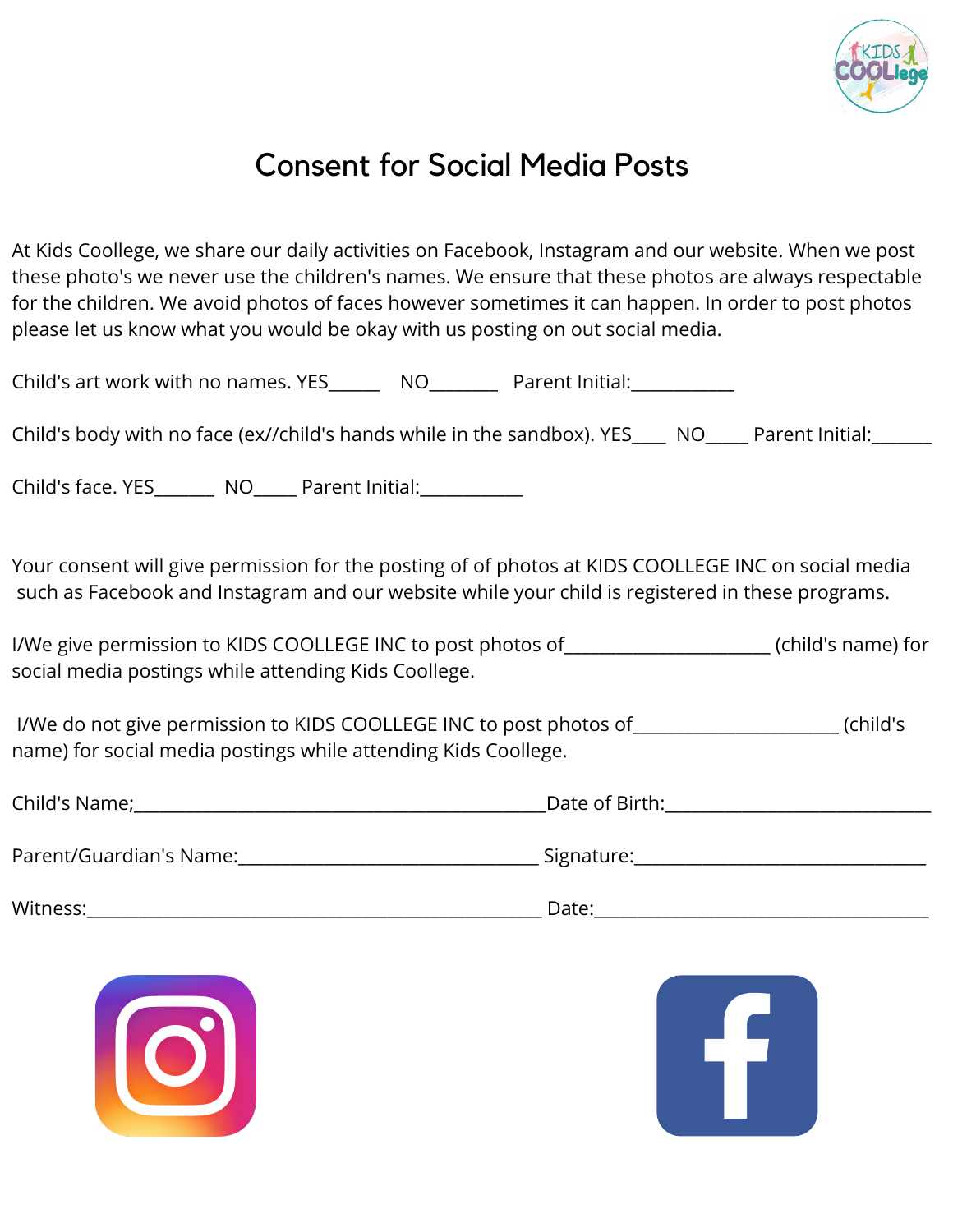



#### **Volunteer Opportunities:**

I would like to be notified of opportunities to volunteer and share family cultural celebrations within the program. **Parent Initial\_\_\_\_\_\_\_\_\_\_\_**

#### **Policies and Fees:**

I have read and agreed to the policies outlined in the Kids Coollege Inc Parent Handbook. I understand that fees are payable in full the first day of the month. Childcare will **NOT** be provided if the fees are not paid in full. **Parent Initial\_\_\_\_\_\_\_\_\_\_\_**

#### **Photographic Release - Photos for center only (not social media)**

I hereby consent to photos and/or video being taken of my child while they participate in Kids Coollege Inc program activities for use at the program. Media images or reproductions of original art and writing involving your child may be used in newsletters, childcare sector workshops, or by community media outlets will be used only with individual parental consent. **Parent Initial\_\_\_\_\_\_\_\_\_\_\_**

#### **Field Trips and Neighborhood Walks**

I agree to sign consent forms as required for special program activities and out trips. It is my responsibility to make alternate child care arrangements if my child is not participating in an out – trip. I understand that staff supervise my child while in attendance at Kids Coollege Inc and in some cases they will also walk children to community playgrounds, go on neighborhood walks and take children on excursions within the community which are within easy walking distance. **Parent Initial\_\_\_\_\_\_\_\_\_\_\_**

#### **Medical Authorization**

Emergency Health care or first aid to be administered to my child should he/she suffers an injury or serious illness while in the care of Kids Coollege Inc, including calling 911 and agree to be responsible for the costs associated with emergency medical services. **Parent Initial\_\_\_\_\_\_\_\_\_\_\_**

#### **Subsidy**

Parents who receive subsidy must fill out and sign a separate form agreeing to subsidy policies regarding payment of parent portion or the loss of their subsidy due to an accumulation of unexplained absences. I understand that my child must attend a minimum number of hours to maintain subsidy funding. I am responsible for fees not covered by subsidy. I give Kids Coollege Inc permission to access my child's subsidy information. **Parent Initial\_\_\_\_\_\_\_\_\_\_\_**

Kid's Full Name:\_\_\_\_\_\_\_\_\_\_\_\_\_\_\_\_\_\_\_\_\_\_\_\_\_\_\_\_\_\_\_\_\_\_\_\_\_\_\_\_\_\_\_\_\_\_\_\_\_\_\_\_\_\_\_\_\_\_\_\_\_\_\_\_\_\_\_\_\_\_\_\_\_\_\_\_\_\_\_\_\_\_\_\_\_\_\_\_\_\_\_\_\_\_\_\_\_\_\_\_ Parent/Guardian Printed Name:

Parent/Guardian Signature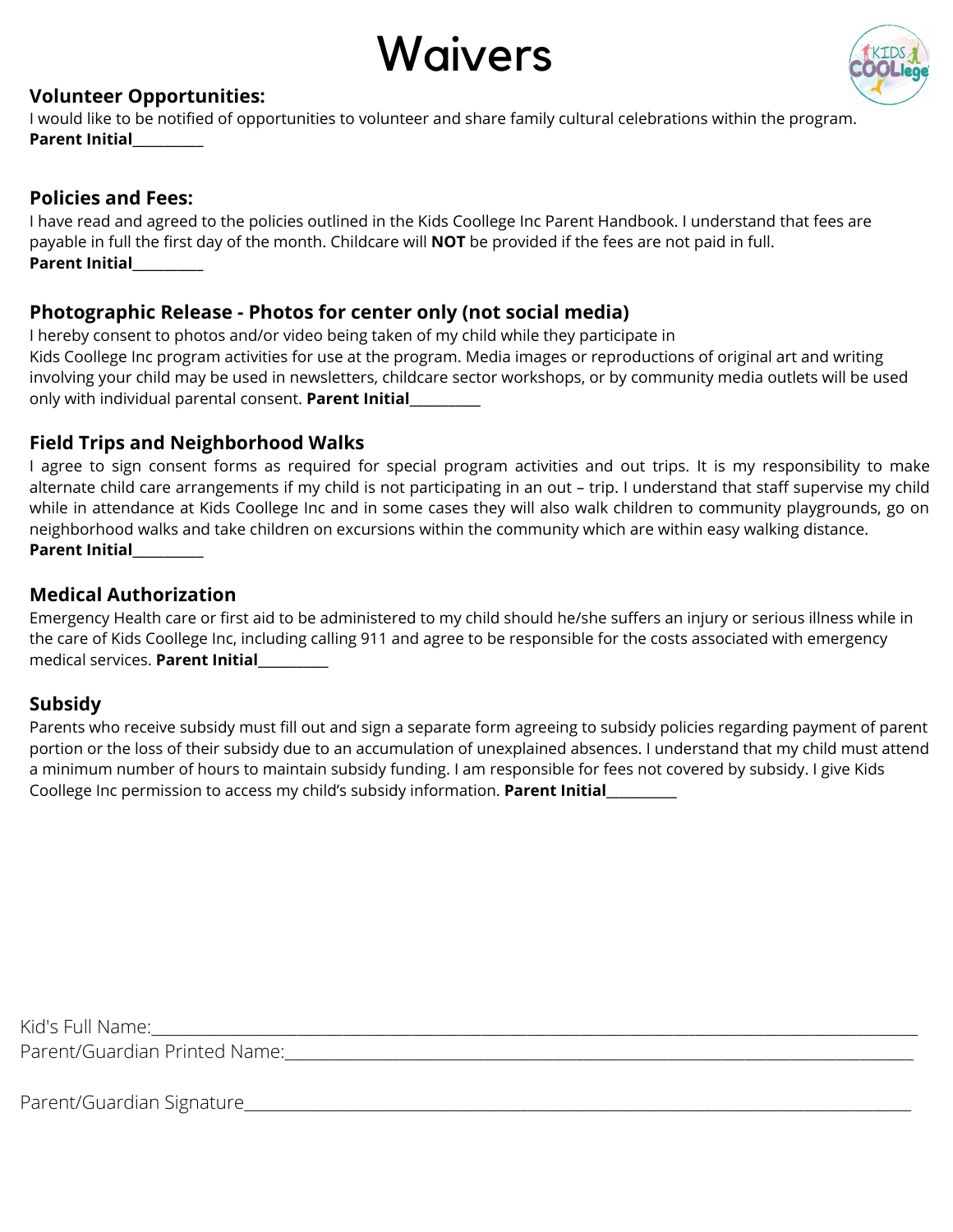## COVID-19 Restrictions and Protocols



#### **Illness Policy:**

- If your child has basic cold symptoms and does NOT require 1:1 care and can complete daily tasks, you child is able to attend care

-If your child has a fever (37.5°C or higher), vomiting, diarrhea, or a new rash your child MUST stay home until 24 hours AFTER it goes away

-If your child is unable to complete daily tasks/routines or requires 1:1 care staff will contact parents to come pick up

-If a doctor deems your child is safe to return before the rash, vomiting, diarrhea or other contagious illness (conjunctivitis/pink eye, bronchitis, etc.) due to antibiotic time frames, a doctors note is required for return -We do follow the Alberta covid questionnaire for children under the age of 18 when a child is ill. Please refer to this form to ensure that your child is able to come to the center.

#### **Travel outside Canada:**

- Please be sure to follow all quarantine/isolation restrictions based on travel

#### **Positive COVID-19 test:**

-If you receive a positive covid 19 test, you are still legally required to isolate. If a parent or another household member is positive, we do ask children still stay home for 10-14 days to monitor for symptoms as they cannot be vaccinated at this time.

#### **Snacks Provided and Limited use of Water Fountain:**

- All kids MUST bring a water bottle. Your kid will be allowed to fill the bottle as many times as he/she needs using the water fountain, however your kid WILL NOT be allowed to drink directly from the water fountain.

- Kids will not be allowed to share food, even with siblings

#### **Maximum Capacity:**

- As per the Ministry of Child Services, we have returned to full capacity. We can have up to 60 children in our care! There are no further concerns of space availability.

#### **Hand Washing:**

- We will continue to provide hand sanitizer as well as encouraging continuous hand washing as it has been clear that that the amount of cleaning we have provided throughout the past 2 years has had a very beneficial in curbing illnesses. Children will be asked to wash their hands every time they change activities, after going to the washroom and before meals (whatever occurs first).

-Picture posters will be displayed in the washroom to show proper hand washing techniques as a reminder for the kids.

I have read and understood the COVID-19 Restriction and Protocols at Kids Coollege Inc. Parent's Signature:\_\_\_\_\_\_\_\_\_\_\_\_\_\_\_\_\_\_\_\_\_\_\_\_\_\_\_\_\_\_\_\_\_\_\_\_\_ Date:\_\_\_\_\_\_\_\_\_\_\_\_\_\_\_\_\_\_\_\_\_\_\_\_\_\_\_\_\_\_\_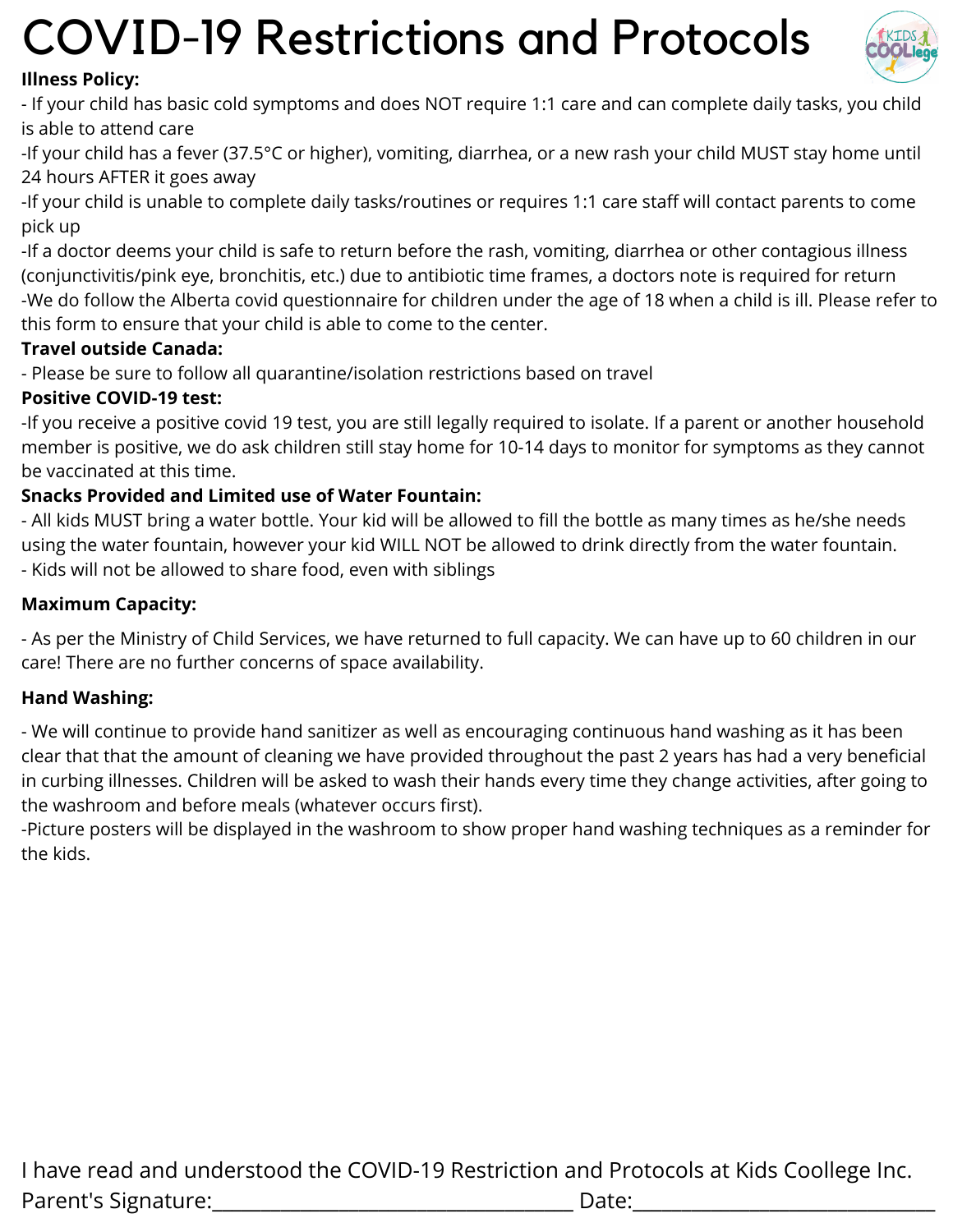## COVID-19 Restrictions and Protocols cont'd



#### **Cleaning Protocols at the center:**

- All surfaces are sanitized after touching on top of normal and enhanced cleaning such as described below.

-High-traffic areas such as doorknobs, light switches, water fountain, toilet handles, soap dispensers, faucets, and taps will be clean and disinfected frequently throughout the day

-All toys and materials will be sanitized each week unless they are risk of infecting other children.

- We have recently invested in a Victory Electrostatic Sprayer and disinfectant from Alien Electrostatic to help keep all of our staff and patrons safe! This electrostatic sprayer creates a fine aerosol and applies a small electrostatic charge to the particles of disinfectant as they leave the sprayer allowing for a very efficient, even, and 360° coverage, wrapping all of our equipment and high touch points with their signature disinfectant called EFASCID.

#### **Arrival Protocol:**

-When you arrive to the center, you can ring the doorbell. Once you hear a click, you will be able to open the door.

- Everyone coming into the center will be asked to disinfect their hands before touching anything.

-The morning questionnaires are no longer being asked and temperature checks are no longer required unless we believe a child is ill.

-Preschool children will not be allowed in the building until 8:15 am at the earliest for the AM groups and must be picked up no later than 2:45 pm for the PM groups

#### **Pick-up Protocol:**

- When you arrive to the center, you can come up to the door and press the doorbell. When you hear the click you will be able to open the door and come on in. As things pick up with enrollment you may be standing with

-If you are needing your child to be ready upon arrival to leave quickly you can text the center, however keep in mind that staff can be busy playing games with the children and may miss a text. Be sure to inform staff at drop off if your child must be ready at a certain time.

#### **Ill Staff:**

If we have too many ill staff, we must shut down the center as we cannot run safely with only a few available staff. We will notify parents as soon as we are able. We apologize for this inconvenience.

We know this is going to be a big change for everyone but it is in the best interest of the kids, families and staff.

I have read and understood the COVID-19 Restriction and Protocols at Kids Coollege Inc.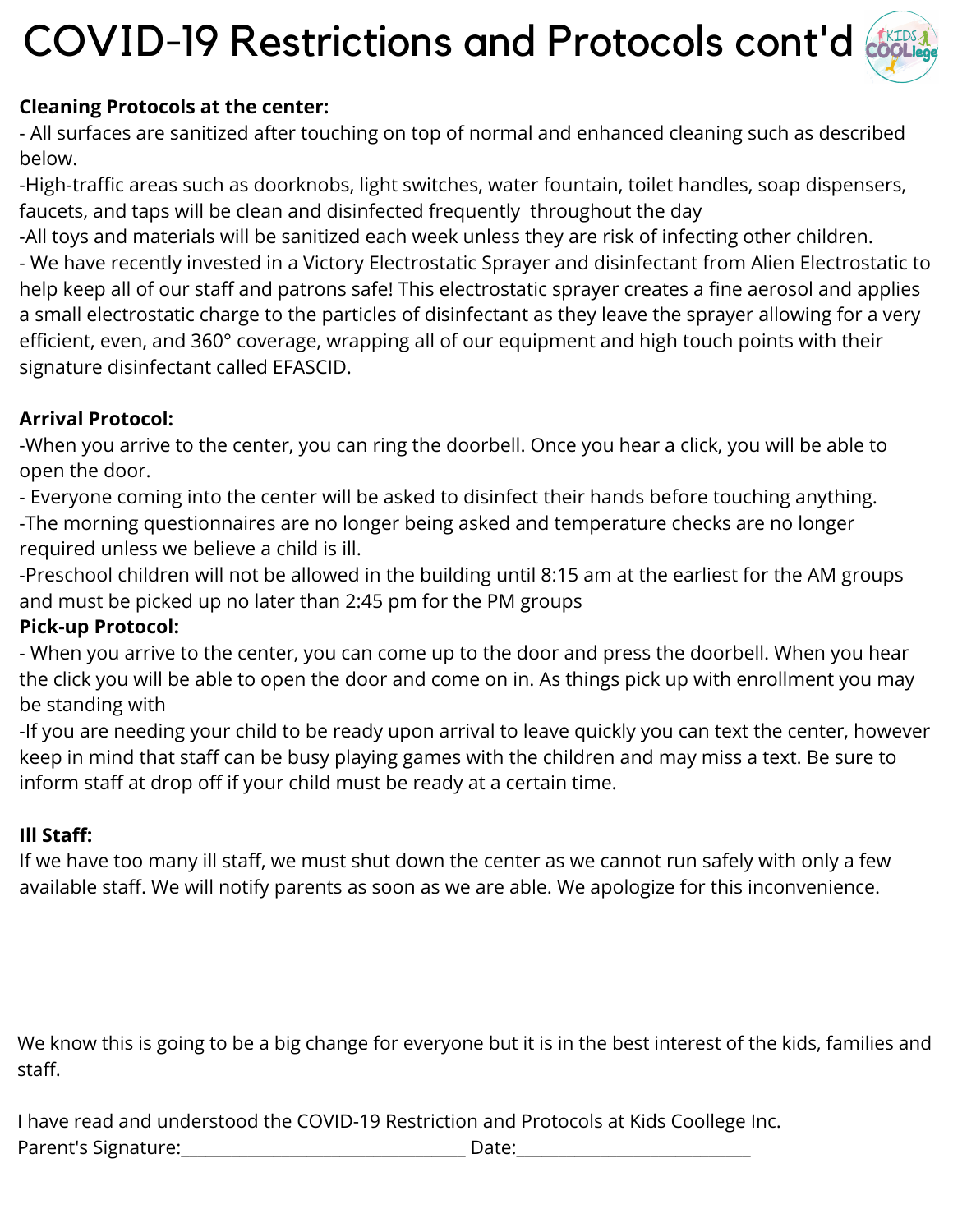## Fee Schedule 2022-2023



**Option #1: Preschool AM/PM Class - 1 day a week** Monthly Fee: \$130

**Option #2: Preschool AM/PM Class - 2 days a week** Monthly Fee: \$230

**Option #3: Preschool AM/PM Class - 3 days a week** Monthly Fee: \$320

**Option #4: Preschool AM/PM Class - 4 days a week** Monthly Fee: \$410

**Option #5: Preschool AM ONLY Class - 5 days a week** Monthly Fee: \$500

### **Day's options:**

### **AM - Monday - Friday (up to 5 days but can choose any number of days)**

### **PM - Monday - Thursday no Friday options**

### **Grants:**

Grants are not included on the above fees and are as follows (these are not including parent portion subsidy if applicable):

Preschool grant is \$75 a month regardless of monthly hours or days chosen per week.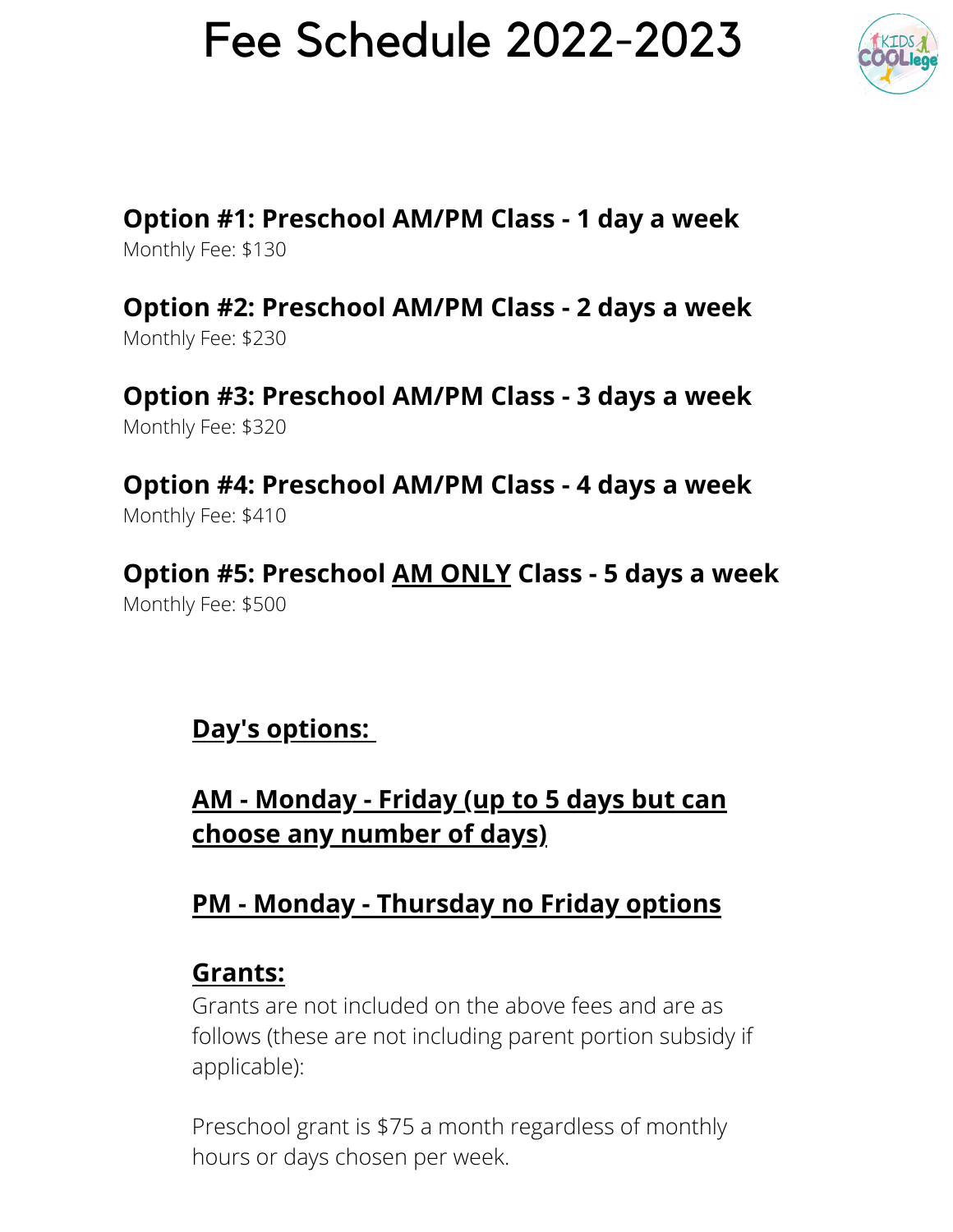## Grants and Subsidy Acknowledgment



#### **Grants:**

Kids Coollege has applied for the Alberta Childcare Grant. This Grant is only eligible for children in Kindergarten and under. Please note that this grant will no longer be covering fees once the child attends grade 1 and up. Please see the Fees Schedule for a breakdown of what the grants cover and how much are available.

It can take 1-2 months for a grant to be submitted to the center from the government. This means that for the first 1-2 months of care, parents will be required to pay the full fees. Once the grant comes in, the account will be credited.

For example:

A child attending full time AM preschool (5 days per week) starting September 1 will be charged \$500 per month. Parent Pays: September 1 - \$500 October 1 - \$500 Grant covers \$75 per month regardless of days per week or hours per month September and October grant = \$150 (\$75 each month) Parents Fees in November will be = \$350 Parent Fees in December until June - \$500 - \$75 = \$425

Grants are also paid one month behind. So for example, in October, we will receive September grants once hours have been submitted.

#### **Subsidy:**

Subsidy is applied through parents only. It will also be reflected 1 - 2 months behind on your fees. This amount varies based on individual family income. This amount also depends on number of hours attended the month prior as above with the grant but will vary on individual family.

To apply for subsidy please see: https://www.alberta.ca/child-care-subsidy.aspx Center Name and Address: Kids Coollege / 206-11540 24 Street SE Our Center ID #: 80002112

If you have any questions about grants and subsidies, please contact the center for further information

|                      | I have read and understood the Grants and Subsidies provided at Kids Coollege Inc. |
|----------------------|------------------------------------------------------------------------------------|
| Parent's Signature:_ | Date:                                                                              |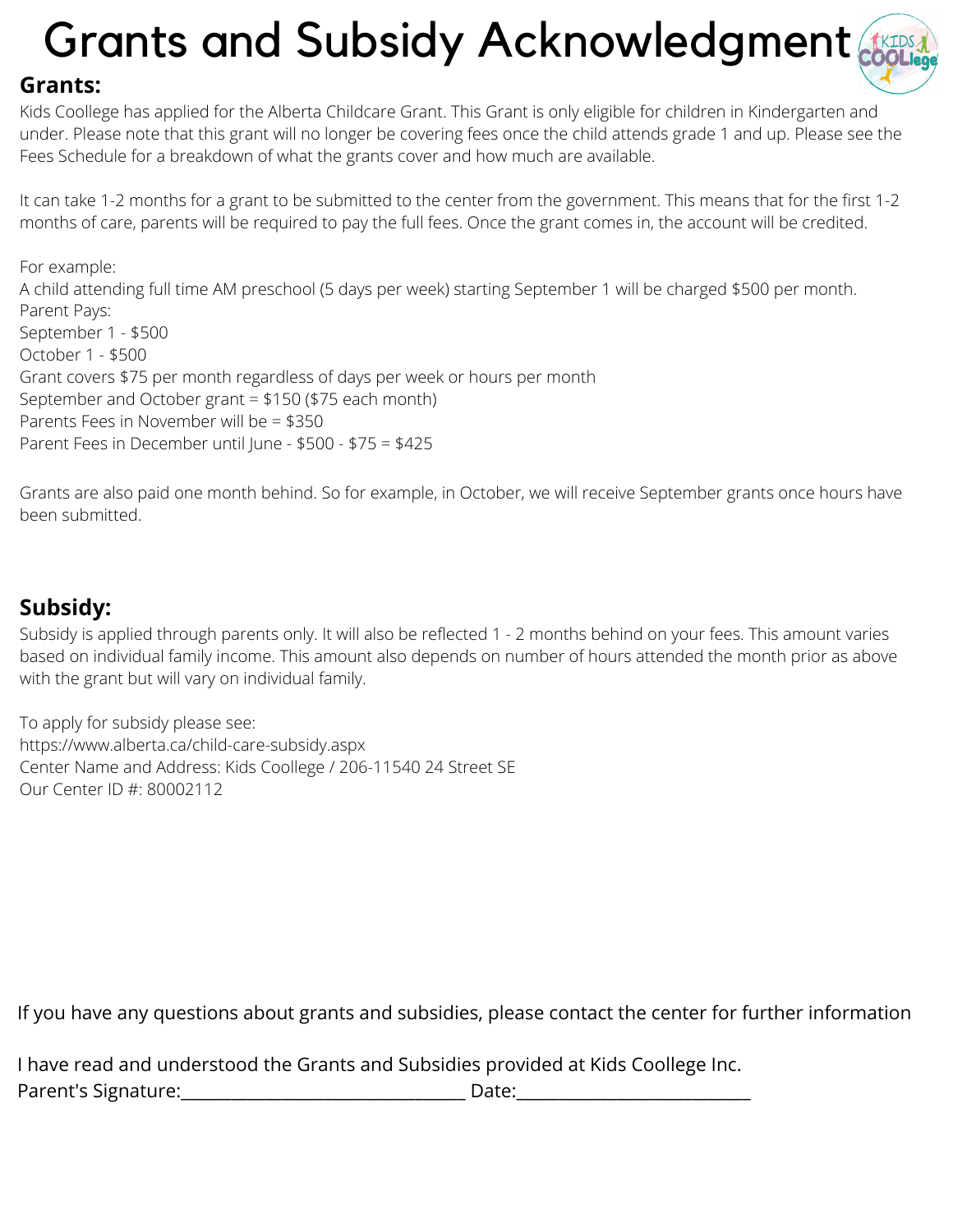## Registration Form



| Subsidy (circle one): Yes No   |                                                                                                                                                                                                                    |                                                                                                                                                                                                                                                                 |
|--------------------------------|--------------------------------------------------------------------------------------------------------------------------------------------------------------------------------------------------------------------|-----------------------------------------------------------------------------------------------------------------------------------------------------------------------------------------------------------------------------------------------------------------|
|                                | Medical Conditions and Allergies: Manual Allergies: Manual Allergies and Allergies: Manual Allergies and Allergies:                                                                                                |                                                                                                                                                                                                                                                                 |
| <b>Emergency Contacts:</b>     |                                                                                                                                                                                                                    |                                                                                                                                                                                                                                                                 |
|                                |                                                                                                                                                                                                                    |                                                                                                                                                                                                                                                                 |
|                                |                                                                                                                                                                                                                    |                                                                                                                                                                                                                                                                 |
|                                |                                                                                                                                                                                                                    |                                                                                                                                                                                                                                                                 |
|                                |                                                                                                                                                                                                                    |                                                                                                                                                                                                                                                                 |
|                                | Option #1 Preschool AM OR PM Class - 1 day a week<br>Option #2 Preschool AM OR PM Class - 2 days a week<br>Option #3 Preschool AM OR PM Class - 3 days a week<br>Option #4 Preschool AM OR PM Class - 1 day a week | Please select which days you would prefer<br>based on 1st, 2nd, 3rd, 4th and 5th choices<br>or maximum number of days chosen:<br><b>Monday Class</b><br><b>Tuesday Class</b><br><b>Wednesday Class</b><br><b>Thursday Class</b><br>Friday Class - AM class only |
|                                | Option #5 Preschool AM ONLY Class - 5 days a week<br>Total Payable to Kids Coollege: \$                                                                                                                            |                                                                                                                                                                                                                                                                 |
|                                | Office use Only:<br>Registration & Payment Submitted on:                                                                                                                                                           |                                                                                                                                                                                                                                                                 |
| Returning Family: Yes No       |                                                                                                                                                                                                                    | Payment: PAD (form included) Yes No COVID-19 form signed: Yes No                                                                                                                                                                                                |
| Waivers Signed: Yes No         | New Registration Discount: Yes No                                                                                                                                                                                  | Siblings Discount: Yes No                                                                                                                                                                                                                                       |
| Medical Form: Yes<br><b>NA</b> | Epi-Pen Form: Yes<br><b>NA</b>                                                                                                                                                                                     |                                                                                                                                                                                                                                                                 |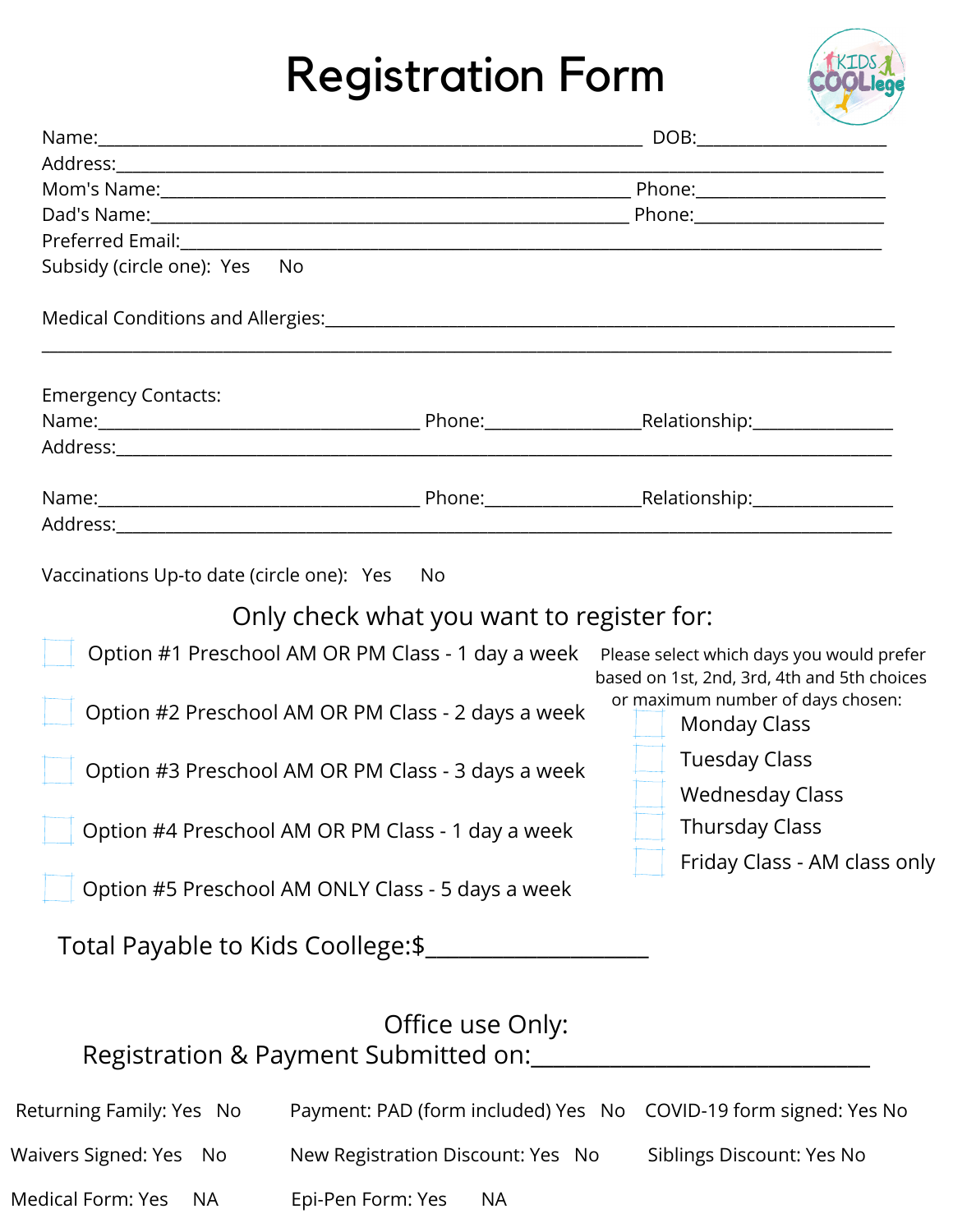## Terms and Conditions



#### **Payments:**

- Postdated cheque for your child's START DATE to secure your spots
- -Automatic Withdrawal with PAD Form for monthly payments
- All NSF payments will be subject to a \$50.00 fee
- Subsidy available for those requiring financial aid www.child.alberta.ca/home/1153.cfm.
- If you want to pay by automatic withdrawal For a joint account, all depositors must sign if more than one signature is required on cheques issued against the account.

**In order to guarantee registration ALL registration forms along with the postdated cheque needs to be filled out properly and drop off at the center.**

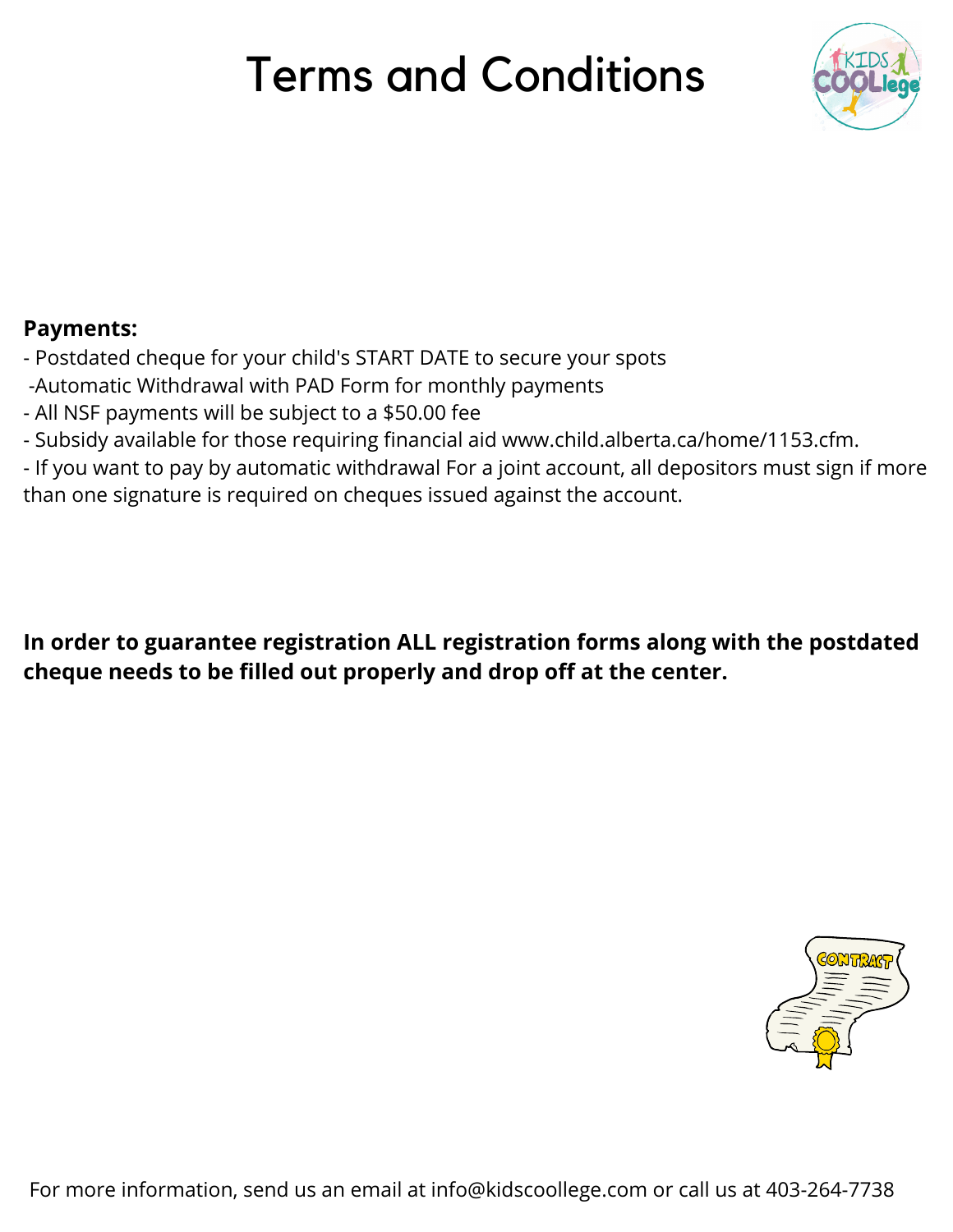## Registration Checklist



All of the following forms must be returned in order to consider the registration completed and drop off at the center:

- SIGNED COVID-19 Restrictions and Protocols (2 pages) (one set per child)
- Registration form completely filled out (one per child)
- Grant and Subsidy Acknowledgment Form (one per child)
- Waiver form initialed in all 8 sections and SIGNED at the bottom of the form (one per child)
- Pre-Authorized Payment form SIGNED by all depositors (one per family)
- VOID Cheque (if you are a new family to Kids Coollege or have changed your banking information) ( one per family)
- Medication Form (if applicable) (one per medication and child)
- Epi-Pen Form (if applicable) (one per child)

If you have any questions or concerns regarding the registration, please do not hesitate to contact us at info@kidscoollege.com